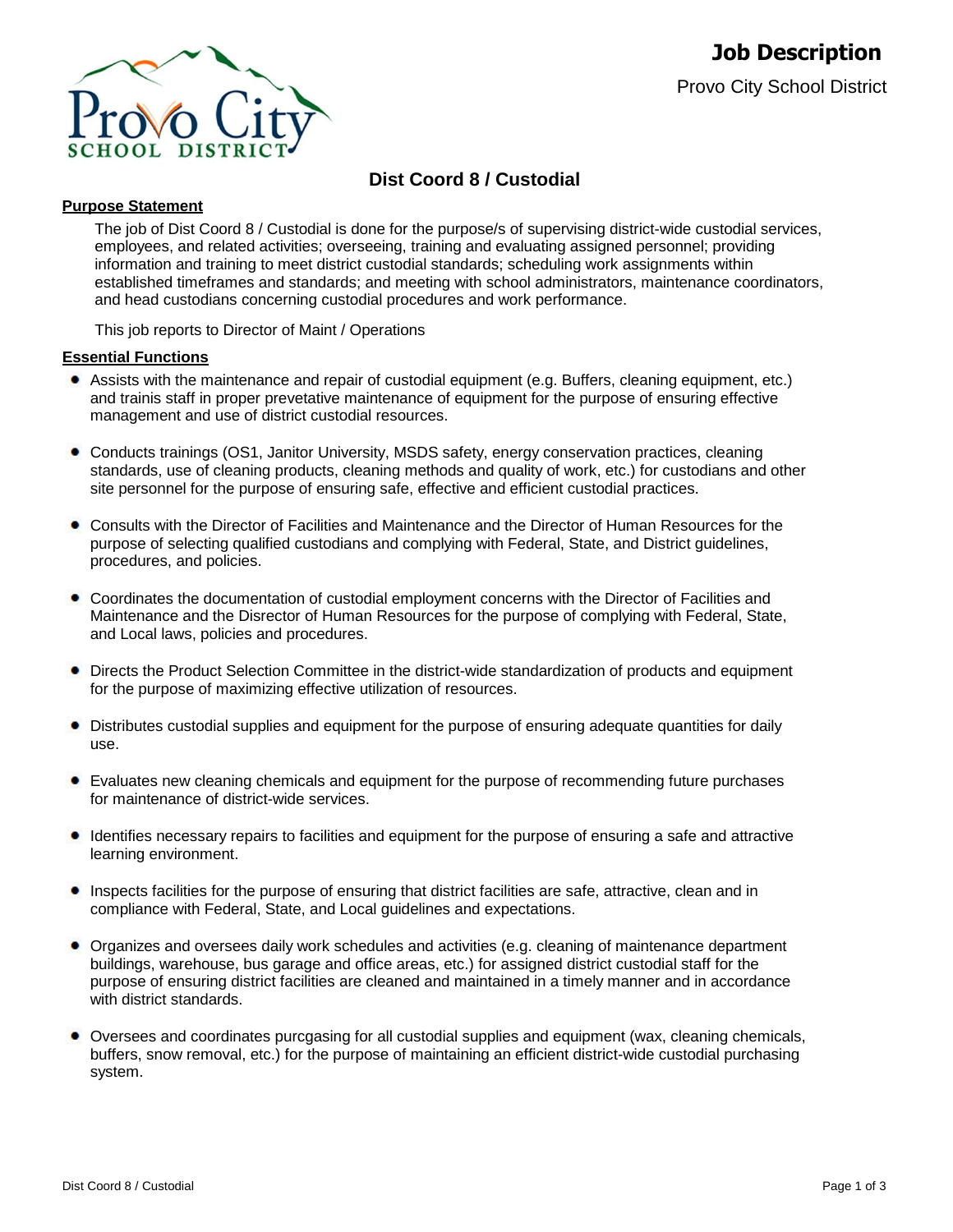- Participates in meetings, workshops, trainings, and seminars (e.g. Custodial trainings, maintenance coordinator's meetings, etc.) for the purpose of conveying and/or gathering information required to perform job functions.
- Prepares written materials (e.g. monthly newsletter, supply requisitions, safety inspections, work orders, inventory records, time sheets, etc.) for the purpose of documenting activities and/or relating activities to administration or other appropriate personnel.
- Responds to inquiries from staff, vendors, and/or applicants for the purpose of providing information, taking appropriate action and/or directing to appropriate personnel for resolution.
- Responds to immediate safety and/or operational concerns (e.g. Job performance issues, etc.) for the purpose of taking appropriate action or notifying appropriate personnel for resolution.
- Schedules and supervises district-wide custodial personnel (e.g. substitute custodians, summer hardwood crews, assistants and sweepers, etc.) for the purpose of ensuring facilities are operational and in compliance with site requirements and established standards.
- Trains supervises, and evaluates site custodial coordinators/supervisors for the purpose of ensuring an effective and efficient district-wide custodial staff.
- Transports a variety of tools, equipment, supplies, etc. for the purpose of ensuring the availability of materials required at the job site.

### **Other Functions**

• Performs other related duties as assigned for the purpose of ensuring the efficient and effective functioning of the work unit.

# **Job Requirements: Minimum Qualifications**

### **Skills, Knowledge and Abilities**

SKILLS are required to perform multiple, technical tasks with a need to routinely upgrade skills in order to meet changing job conditions. Specific skill based competencies required to satisfactorily perform the functions of the job include: operating standard office equipment including utilizing pertinent software applications; planning and managing projects; budgeting and financial management; and developing effective working relationships.

KNOWLEDGE is required to perform algebra and/or geometry; read technical information, compose a variety of documents, and/or facilitate group discussions; and analyze situations to define issues and draw conclusions. Specific knowledge based competencies required to satisfactorily perform the functions of the job include: operating custodial equipment; performing custodial tasks; planning and managing projects; preparing and maintaining accurate records; and adhering to safety practices.

ABILITY is required to schedule activities, meetings, and/or events; gather and/or collate data; and consider a variety of factors when using equipment. Flexibility is required to work with others in a wide variety of circumstances; work with data utilizing defined but different processes; and operate equipment using a variety of standardized methods. Ability is also required to work with a wide diversity of individuals; work with a variety of data; and utilize a variety of job-related equipment. Problem solving is required to analyze issues and create action plans. Problem solving with data requires independent interpretation of guidelines; and problem solving with equipment is moderate to significant. Specific ability based competencies required to satisfactorily perform the functions of the job include: adapting to changing work priorities; communicating with diverse groups; meeting deadlines and schedules; working as part of a team; and working with constant interruptions.

### **Responsibility**

Responsibilities include: working under limited supervision following standardized practices and/or methods; directing other persons within a department, large work unit, and/or across several small work units; supervising the use of funds. Utilization of some resources from other work units is often required to perform the job's functions. There is a continual opportunity to impact the organization's services.

### **Work Environment**

The usual and customary methods of performing the job's functions require the following physical demands: significant lifting, carrying, pushing, and/or pulling, frequent climbing and balancing, frequent stooping, kneeling, crouching, and/or crawling and significant fine finger dexterity. Generally the job requires 10% sitting, 50% walking,